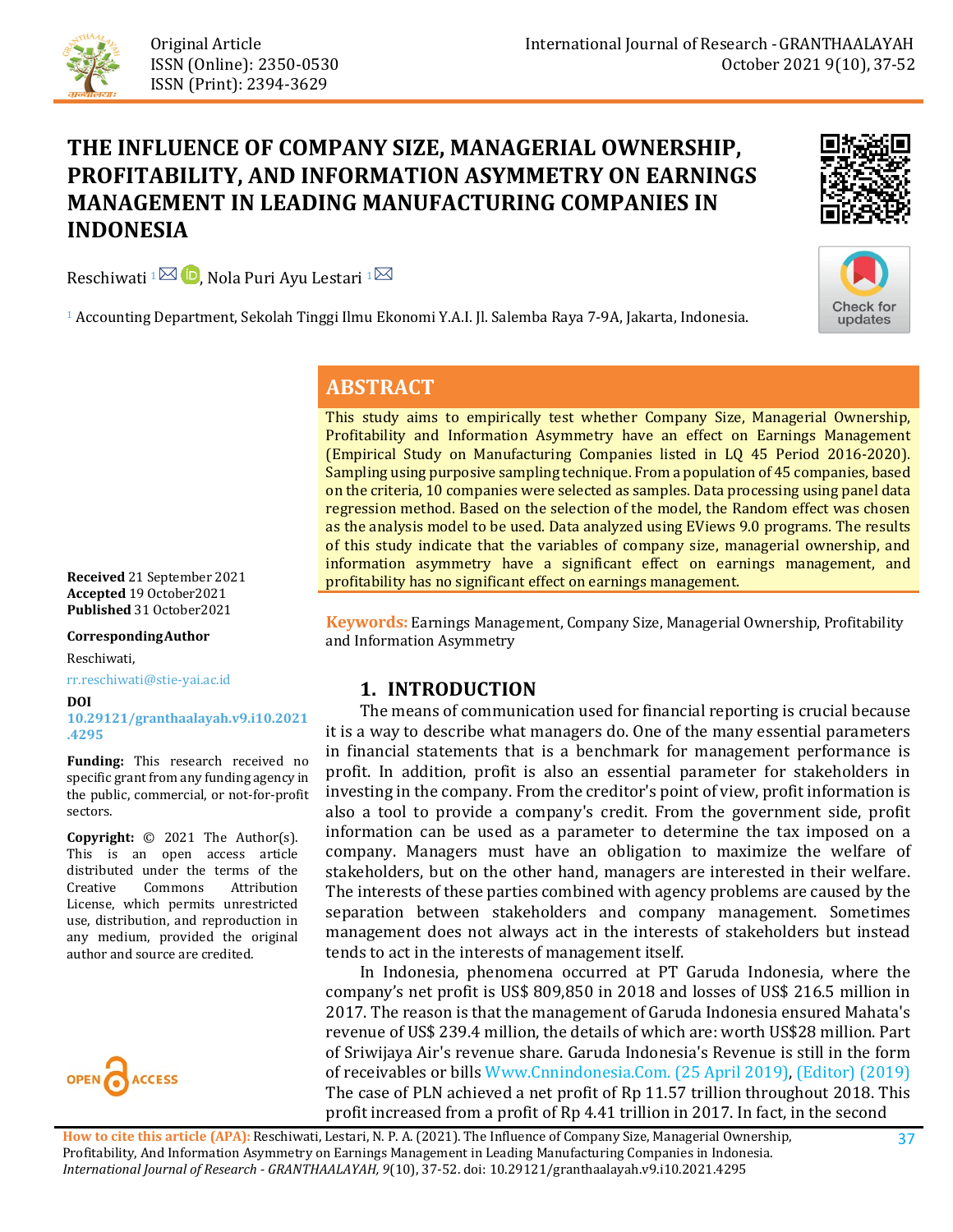quarter of 2019, PLN lost Rp 18,480 billion due to a foreign exchange loss of Rp 17,320 billion. The first thing that affects earnings management is the item of remuneration income, where this income does not appear in the 2017 balance sheet but is recorded in the remuneration income account of Rp 23.17 trillion. The other two net revenues increased from IDR 3.40 trillion in 2017 to IDR 15.66 trillion in 2018. The increase in other net income came from government revenue [Dwi](#page-13-0)  [Ayuningtyas \(2019\),](#page-13-0) [\(Editor\) \(2019\).](#page-14-0) The case of Bank Bukopin, where its net profit was revised in 2016 from Rp 1.08 trillion to Rp 183.56 billion. The primary decrease was related to the allowance for income and commissions, namely credit card income and additional impairment losses on assets. As a result, the allowance for impairment of financial assets was revised from Rp 649.05 billion to Rp 797.65 billion. As a result, the company's expenses increased by Rp. 66.6 billion [Donald](#page-13-1)  [Banjarnahor \(2018\).](#page-13-1)

The data above illustrates cases of earnings management in Indonesia that often undermine the level of external trust related to the quality of the financial statements presented (Febriani, 2014). The technique of applying earnings management that is much different from time to time requires that earnings management must be observed to prevent or minimize cases of earnings management in Indonesia [Mutiarasari \(2016\).](#page-14-1)

According to research fro[m Purwanti et al. \(2021\)](#page-14-2) an[d Giovani \(2017\)](#page-14-3) company size has no significant effect on earnings management. According to [Agustia and](#page-13-2)  [Suryani \(2018\)](#page-13-2) and [Taco and Ilat \(2016\)](#page-15-1) company size significantly influences earnings management practices.

Earnings management arises among managers determined by motivation; different motivations will undoubtedly bring about different earnings management practices—for example, shareholder managers with managers who do not hold shares. Ownership will affect decision-making and policies regarding the accounting method used. Earnings management practices will automatically affect because the policies on accounting methods applied in the company are also determined by managers [Ujiyantho and Agus Pramuka \(2007\).](#page-15-2) Managers who have share ownership are a strategy to reduce agency in the company. Managerial ownership of shares is expected to harmonize the interests of owners and managers, which will have a direct impact on earnings management practices.

According to research from [Purwanti et al. \(2021\)](#page-14-2) explaining earnings management is negatively affected by managerial ownership; these results are in line with research conducted [Giovani \(2017\),](#page-14-3) [Aljana and Purwanto \(2017\),](#page-13-3) [Mahadewi and Krisnadewi \(2017\),](#page-14-4) [Widyaningsih \(2017\)](#page-15-3) and [Ni & Maria \(2016\).](#page-14-5) While research conducted by [Arlita et al. \(2019\)](#page-13-4) earnings management is positively influenced by managerial ownership.

Another aspect that correlates with earnings management practices is profitability which describes the profits of a company. Profitability encourages managers to manage earnings management because if a company's profitability is low, a manager will practice income management to keep their results positive in the owner's sight [Gunawan \(2015\).](#page-14-0) Earnings management is positively influenced by profitability, under the research conducte[d Aljana and Purwanto \(2017\),](#page-13-3) [Agustia](#page-13-2)  [and Suryani](#page-13-2) (2018) an[d Giovani \(2017\).](#page-14-3) 

In addition to the above factors, the information asymmetry factor also affects the occurrence of manipulative activities. Information asymmetry is the action of a manager having more access to company data that is not known to others. That way, the more data management has about stakeholders, the more opportunities the company controls to practice earnings management.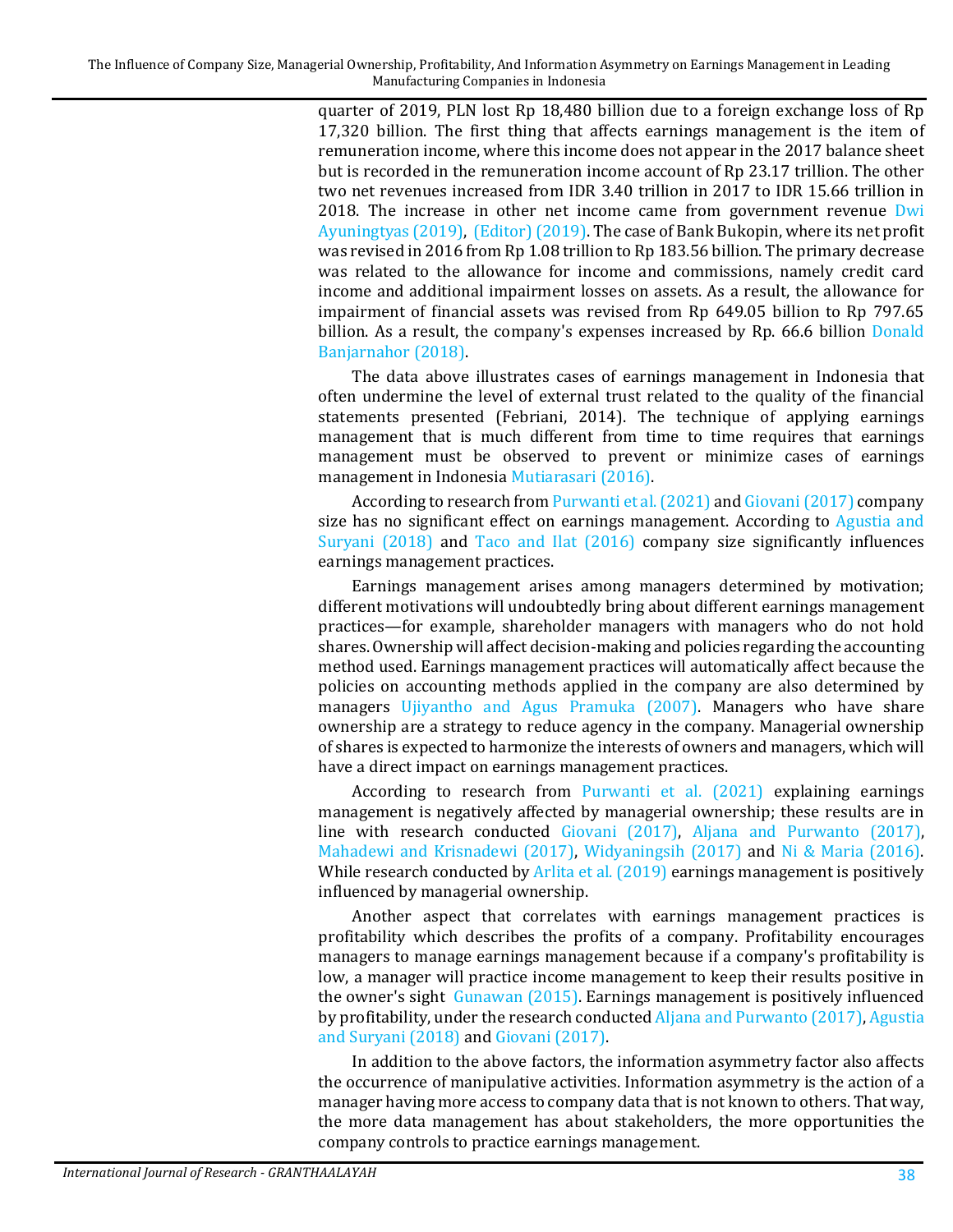The cause of earnings management errors may be due to information asymmetry. When an information asymmetry is at a high level, and managers do not have enough incentives, resources, or access to reliable data to monitor managers' actions, this can provide an opportunity for managers to manipulate earnings management [Desmiyawati & Y. F. \(2009\).](#page-13-5) According to [Ni & Maria \(2016\)](#page-14-5) information asymmetry has a positive effect on earnings management.

LQ 45 is an index on the Indonesia Stock Exchange (IDX) calculated based on the liquidity criteria of well-performing companies. This index consists of 45 issuers. This research focuses on manufacturing companies listed in LQ 45. Although there are many studies on earnings management, the research results are different. It is what underlies why researchers want to examine what aspects affect earnings management practices. There are differences in research in the form of the year to be studied and the software used, namely Eviews 9.

Based on the description above, the researcher will examine **"The Influence of Company Size, Managerial Ownership, Profitability, and Information Asymmetry on Earnings Management in Manufacturing Companies listed on the LQ 45 2016-2020"**.

### **2. LITERATURE REVIEW**

#### **Agency Theory**

Agency theory aims to understand comprehensively and solve problems that arise when the information situation is incomplete when making a contract (engagement). Agency theory describes the relationship between shareholders and agents, namely management. As a shareholder-appointed entity, management works for the benefit of the company and shareholders. Because they are elected, management is required to benefit shareholders [Jensen & Meckling \(1976\)](#page-14-6) in [Reschiwati and Hasudungan \(2020\).](#page-14-7)

### **Agency Cost**

Agency theory explicitly considers the costs and benefits that will result from solving an existing agency problem. There are two aspects of costs that can be found in the agency relationship. The first is pre-cost, where a fee is incurred by managers and shareholders entering into a contract. The second is ex-post costs, which are costs incurred when shareholders delegate shareholders and managers in business supervision. Agency-related research generally focuses on ex-post costs because these costs impact the theory of business lif[e Harjito \(2011\).](#page-14-8)

#### **Earnings Management**

According to Scout (2015) i[n Sucipto and Zulfa \(2021\)](#page-14-9) earnings management is opening policies by managers to increase company value by misleading stakeholders. Financial earnings management can manage from a financial report based on management deliberately manipulating the report to better not describe the company's actual state. Financial statement users may make wrong decisions due to earnings management practice[s Arlita et al. \(2019\).](#page-13-4)

#### **Company Size**

Company size shows how big a company is calculated from the Ln of its total assets. According to (Febriyani, 2013) in [Giovani \(2017\)](#page-14-3) assets are all company resources due to past events. From these assets, the entity expects future profits. Company size is an assessment to describe the company's condition in terms of sales and total assets. The greater the assets and sales mean that the company is classified as a large compan[y Sucipto and Zulfa \(2021\).](#page-14-9)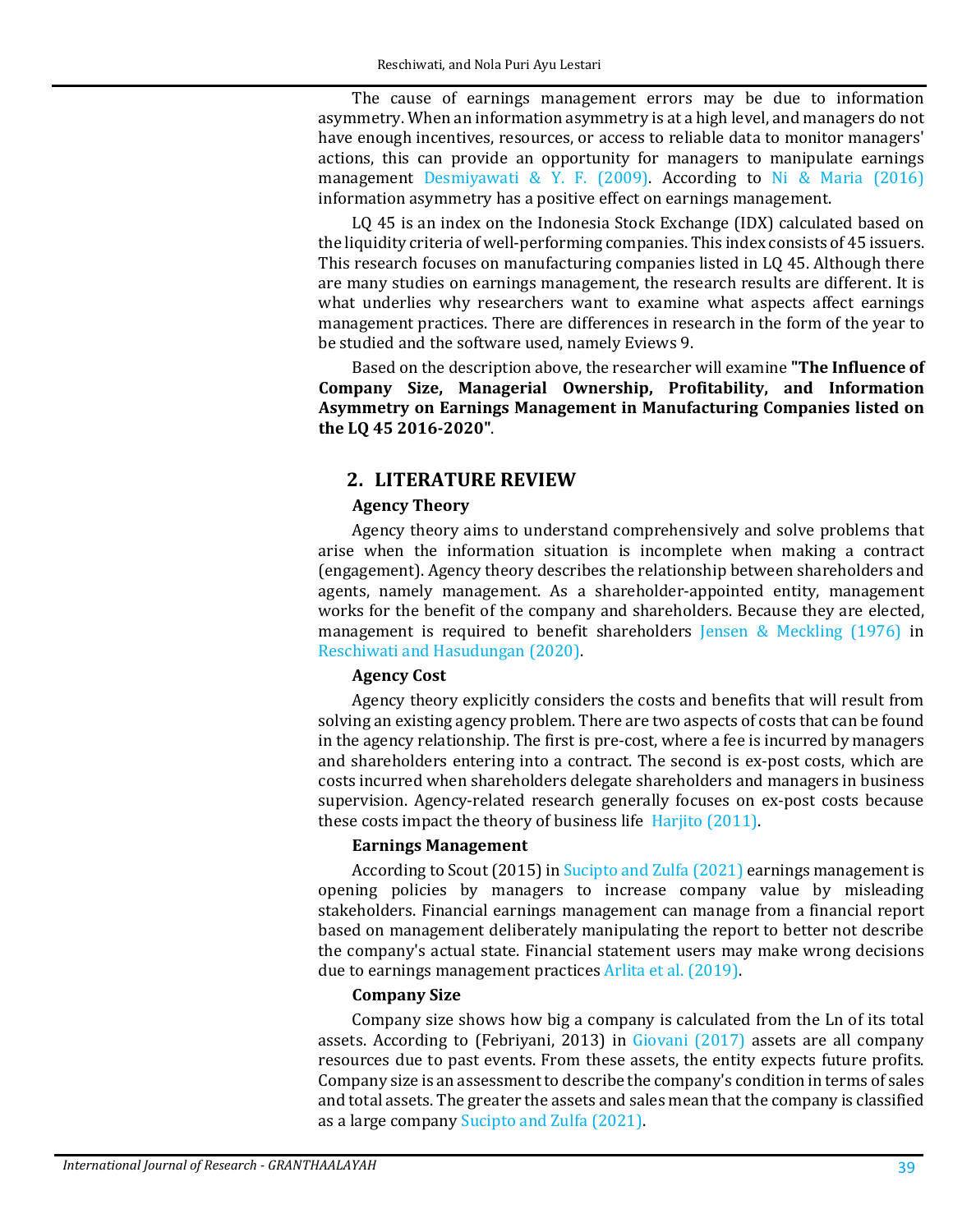#### **Managerial Ownership**

Managerial ownership is a requirement for managers to own shares in the company. This managerial share ownership is also stated in the report on the percentage ownership of the management company's shares. Managerial share ownership can balance managers' and shareholders' interests because managers also benefit from their decisions. However, managers also face the risk of loss as a result of bad decision-making. In a company, the higher the share ownership portion of management, the better the company's performance will be and can also unite the interests of managers and shareholders [Sutojo and Aldridge \(2005\).](#page-15-4) Managerial ownership refers to the shares owned by the subsidiaries of the company in question and its affiliates. Management ownership of the company can equalize the positions of managers and shareholders, thereby reducing conflicts between managers and shareholder[s Jensen and Meckling \(1976\).](#page-14-6)

### **Profitability**

Profitability is an indicator from the management side of managing company assets in terms of the profits earned [Sudarmadji and Sularto \(2007\).](#page-15-5) Profitability is the company's net profit from its operating activities [Gunawan \(2015\).](#page-14-0) Profitability is a measure of operating income in a certain perio[d Kieso \(2011\).](#page-14-10) The profitability ratio is a number to determine the company's ability to seek profit. The ratio describes a measure of the effectiveness of the company's management. It is evidenced by the profit from sales and investment income (Kasmir, 2013) in [Agustia](#page-13-2)  [and Suryani \(2018\).](#page-13-2)

#### **Information Assymetry**

Information asymmetry occurs because the principal does not have adequate data about the agent's performance. The principal cannot choose the agent's business contribution to the actual company (Supriyono, 2000) in [Wiryadi and](#page-15-6)  [Sebrina](#page-15-6) (2013). Information asymmetry will affect managers' earnings management practices in Richardson's (1998) research in [Ni & Maria \(2016\).](#page-14-5) When information asymmetry is high, stakeholders do not have sufficient resources for reliable information to monitor manager behavior, leading to earnings management practices. The impact of information asymmetry can motivate managers to present irrelevant information related to the manager's performance measurement.



#### **Research Design**

H1: Company Size has an effect on Earnings Management.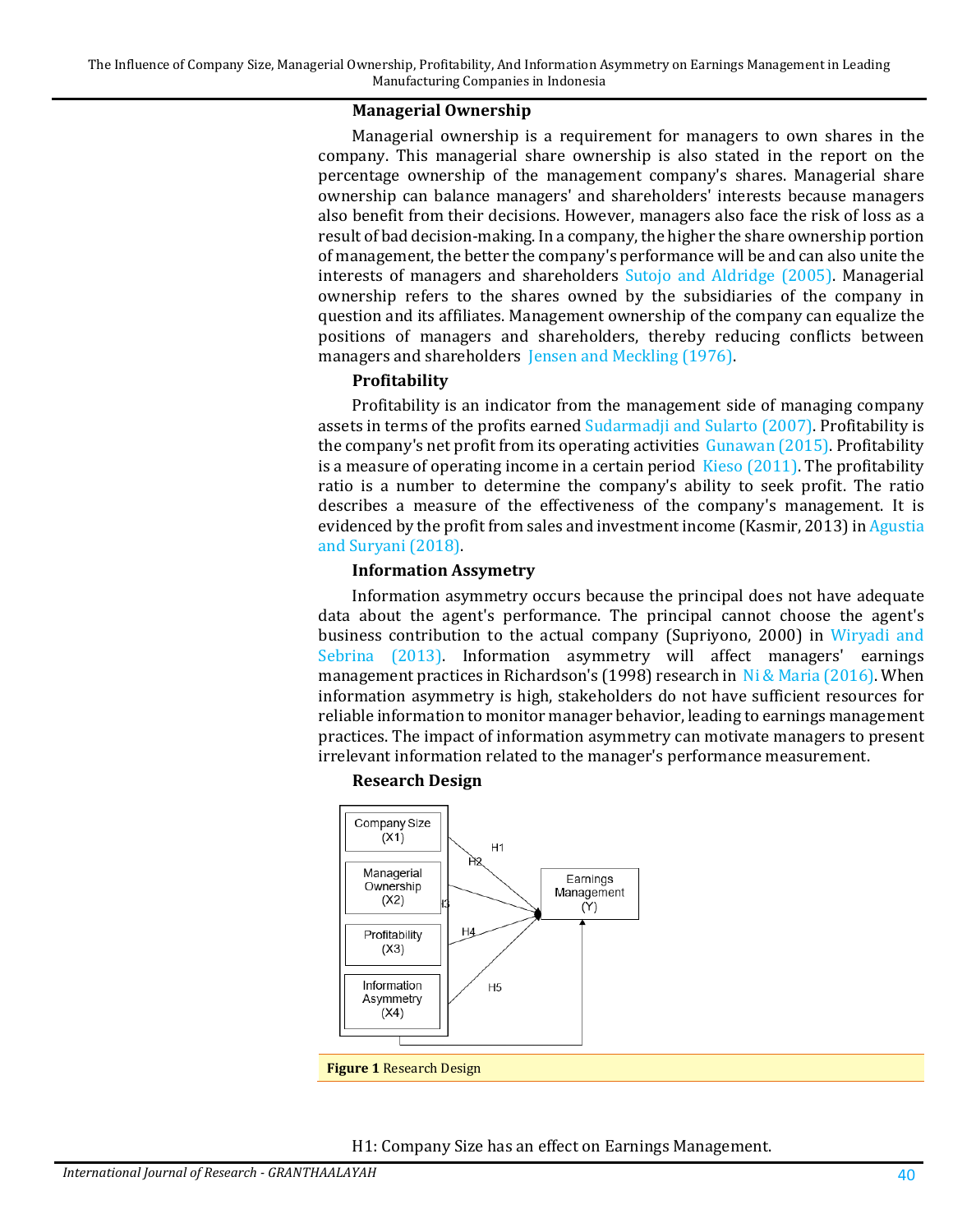H2: Managerial Ownership has an effect on Earnings Management.

H3: Profitability has an effect on Earnings Management.

H4: Information asymmetry has an effect earnings management

H5: Company Size, Managerial Ownership, Profitability and Information Asymmetry has an effect earnings management.

### **3. RESEARCH METHODS**

#### **Variable Operations**

#### **Earnings Management**

To measure earnings management practices, discretionary accrual proxies can use the Modified Jones Model (Gupta & Suartana, 2018) in [Reschiwati and](#page-14-7)  [Hasudungan \(2020\).](#page-14-7) The calculation model is as follows:

$$
T\mathrm{A}it = N\mathrm{I}it - CF0it
$$

Then calculate the estimated total accrual value (TAC) using the following regression equation:

$$
\frac{\text{TAit}}{\text{TAit} - 1} = \alpha i \left( \frac{1}{\text{TAit} - 1} \right) + \beta 1 i \left( \frac{\text{AREVit}}{\text{TAit} - 1} \right) \beta 2 i \left( \frac{\text{PPEit}}{\text{TAit} - 1} \right) + \epsilon
$$

By using the regression coefficient, the nondiscretionary accrual (NDTA) value can be obtained using the formula:

$$
NDTAit = \alpha i \left(\frac{1}{TAit - 1}\right) + \beta 1 i \left(\frac{\Delta REVit - \Delta RECit}{TAit - 1}\right) + \beta 2 i \left(\frac{PPEit}{TAit1}\right) + \epsilon
$$

Discretionary accruals (DTA) are residuals that can be obtained from the estimated total accruals obtained as follows:

DTAit = 
$$
\left(\frac{\text{TAit}}{\text{TAit} - 1}\right)
$$
 - NDTAit

Information:

DTAit = Discretionary accrual of company i in period t

NDTAit = Non-Discretionary Accruals of company i in period t

Niit = Net profit of company i in period t

Tait = Total accruals of company i in period t

CFOit = operating cash flow of company i in period t

TAit-1 = Total assets of company i in period  $t-1$ 

REVit = revenue of company i in period t

PPEit = total fixed assets of the company in period t

### **Firm Size**

 $SIZE = (Ln) Total Asset$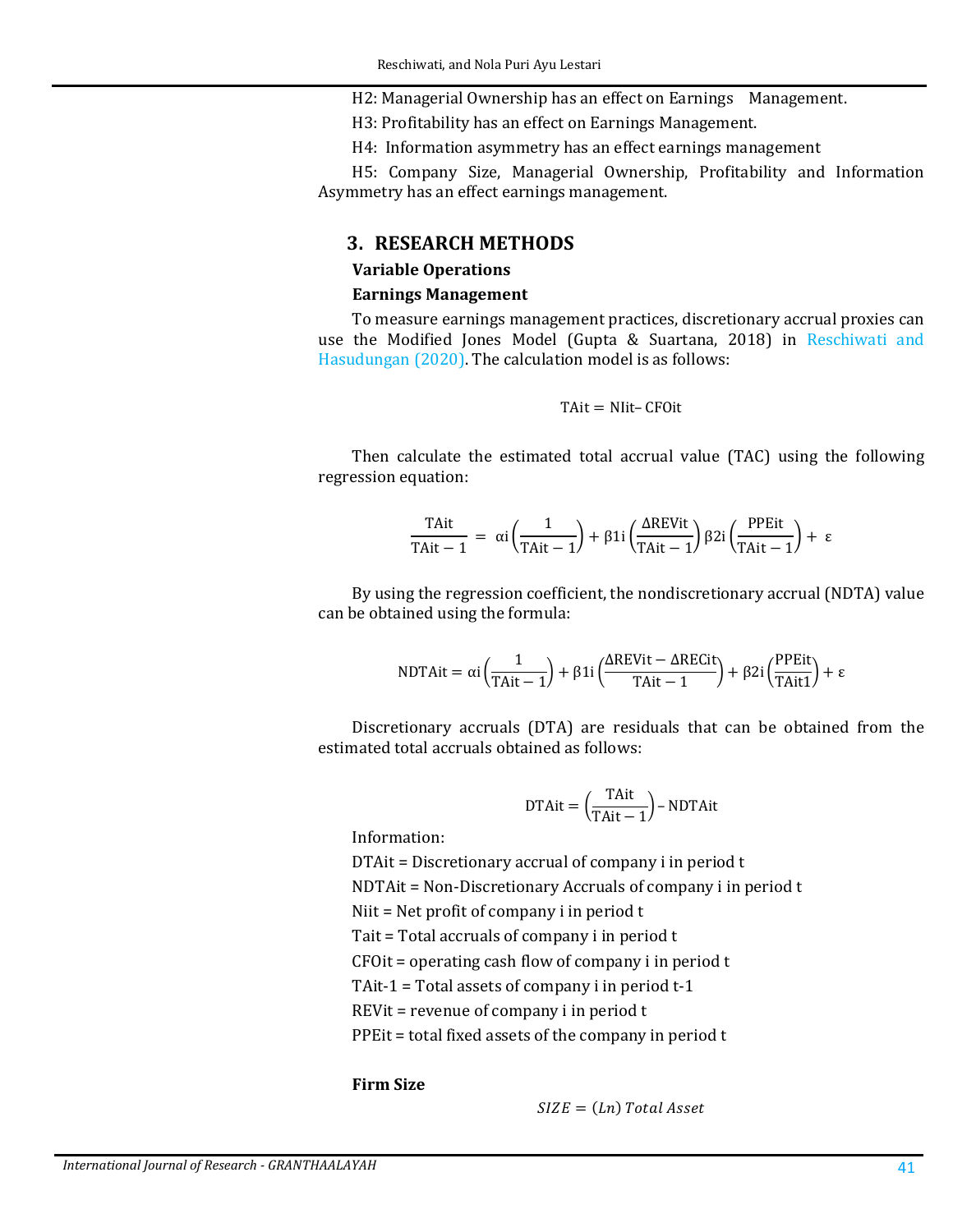#### **Managerial Ownership**

 $MOWN = \frac{Number \space of \space shares \space owner \space by \space management}{Total \space outstanding \space shares} x \space 100\%$ 

**Profitability**

 $\text{ROA} = \frac{\text{Net profit after tax}}{\text{Total Assets}}$ 

#### **Information Assymetry**

 $SPREADi, t = (aski, t - bid i, t) / {(aski, t + bid i, t) / 2}x100$ 

Information:

SPREAD: The difference between the ask price and the bid for the company's shares

aski,t : the highest ask price of the company's stock bid i,t : the lowest bid price of the company's shares

#### **Population and Sample**

The population describes an area generalized to include subjects or objects with specific characteristics determined and concluded by the researcher Sugiyono [\(2013\).](#page-15-7) Manufacturing companies listed on the LQ 45 index from 2016-2020 are the population in this study. This data was obtained through the website www.idx.co.id with 45 companies. The sample is part of the whole and the characteristics that the population has. The purposive sampling method used in this study is: (1). Companies listed on LQ 45 for the 2016-2020 period. (2). Manufacturing companies that are not listed consecutively in LQ 45 during the 2016-2020 period. (3). Manufacturing companies that do not present their financial statements in Rupiah for the 2016-2020 period.

#### **Classic assumption test**

#### **Normality Test**

The normality test is intended to determine whether the data is normally distributed or not and show whether the sample being tested represents a normally distributed population. Usually, the values are assumed to be distributed if the values are standardized and the mean values are close. The normality test is carried out by paying attention to the level of spread of the data on the diagonal axis of the graph or by paying attention to the histogram residual.

#### **Multicollinearity Test**

According to [Ghozali and Ratmono \(2013\)](#page-14-11) a multicollinearity test is used to test the high and low correlation between independent variables in a regression model. This research uses an alternative multicollinearity detector that can be executed by observing the correlation value between two independent variables, with a note that 0.80 is the maximum limit of the correlation value.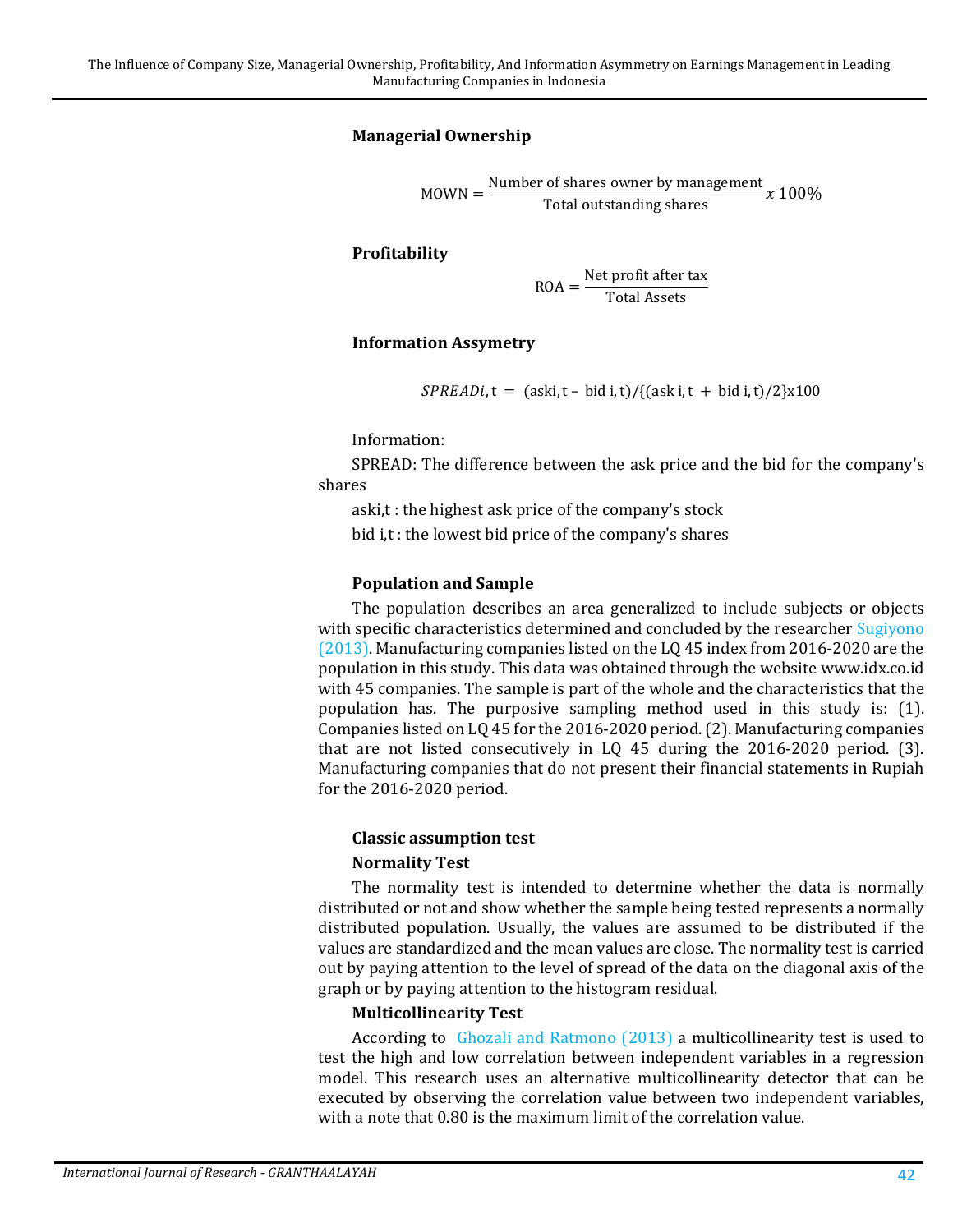#### **Heteroscedasticity Test**

The heteroscedasticity test is used to test whether there is an imbalance between residuals or observations with other observations. If the residual variance is from one observation to another observation, then it is called homoscedasticity, and if it is different, it is called heteroscedasticity. The statistical test used in this study is the white test.

#### **Autocorrelation Test**

The purpose of the autocorrelation test is to test the residual correlation error (interference) from the linear regression model in period t against errors in the previous period (t-1). A good regression model is a model that does not occur. To test the presence or absence of autocorrelation, symptoms can be detected by the Durbin-Waston test (DW Test).

#### **Hypothesis test**

### **Coefficient of Determination (R2)**

The coefficient of determination (adjusted R2) was used to measure and explain the influence of the independent variable on the dependent variable. The value of the determinant coefficient in broad ranges between 0 and 1. A value close to 1 (adjusted R2) indicates that the independent variable will present almost all the information needed to explain the dependent variable. On the other hand, if the coefficient value is far from 1, the independent variable only provides limited information.

#### **Partial Hypothesis Testing (t-Test)**

The t-test model is used to measure and see the magnitude of the influence of the independent variable on the dependent variable individually. Testing the regression results was carried out using the t-test with the following provisions: H0: if the value of tcount > ttable (0.05), then H0 is rejected. H1: if the value of tcount < ttable (0.05), then H1 is accepted

#### **Simultaneous Significance Test (Statistical Test f)**

According to Ghozali and Ratmono (2013) the f test model can show how much influence the independent variables included in the f test model have on the dependent variable. With the provisions, among others: (1). If the probability (significance) > 0.05, it can be said that the independent variable simultaneously does not affect the dependent variable. (2). If the probability (significance) <0.05, it can be said that the independent variable simultaneously influences the dependent variable.

### **4. FINDING AND DISCUSSION**

#### **Research result**

#### **Descriptive statistics**

<span id="page-6-0"></span>

| <b>Table 1 Descriptive Statistics Test Result</b> |          |             |          |          |               |
|---------------------------------------------------|----------|-------------|----------|----------|---------------|
|                                                   | Da       | <b>Size</b> | Mown     | Roa      | <b>Spread</b> |
| <b>Mean</b>                                       | 0.154575 | 32.15674    | 0.416314 | 0.139146 | 8.758743      |
| <b>Median</b>                                     | 0.140305 | 31.54872    | 0.510035 | 0.112420 | 7.862040      |
| <b>Maximum</b>                                    | 0.331660 | 37.65515    | 0.925000 | 0.466600 | 20.47898      |
| <b>Minimum</b>                                    | 0.050180 | 29.10553    | 9.00E-05 | 0.029710 | 1.952880      |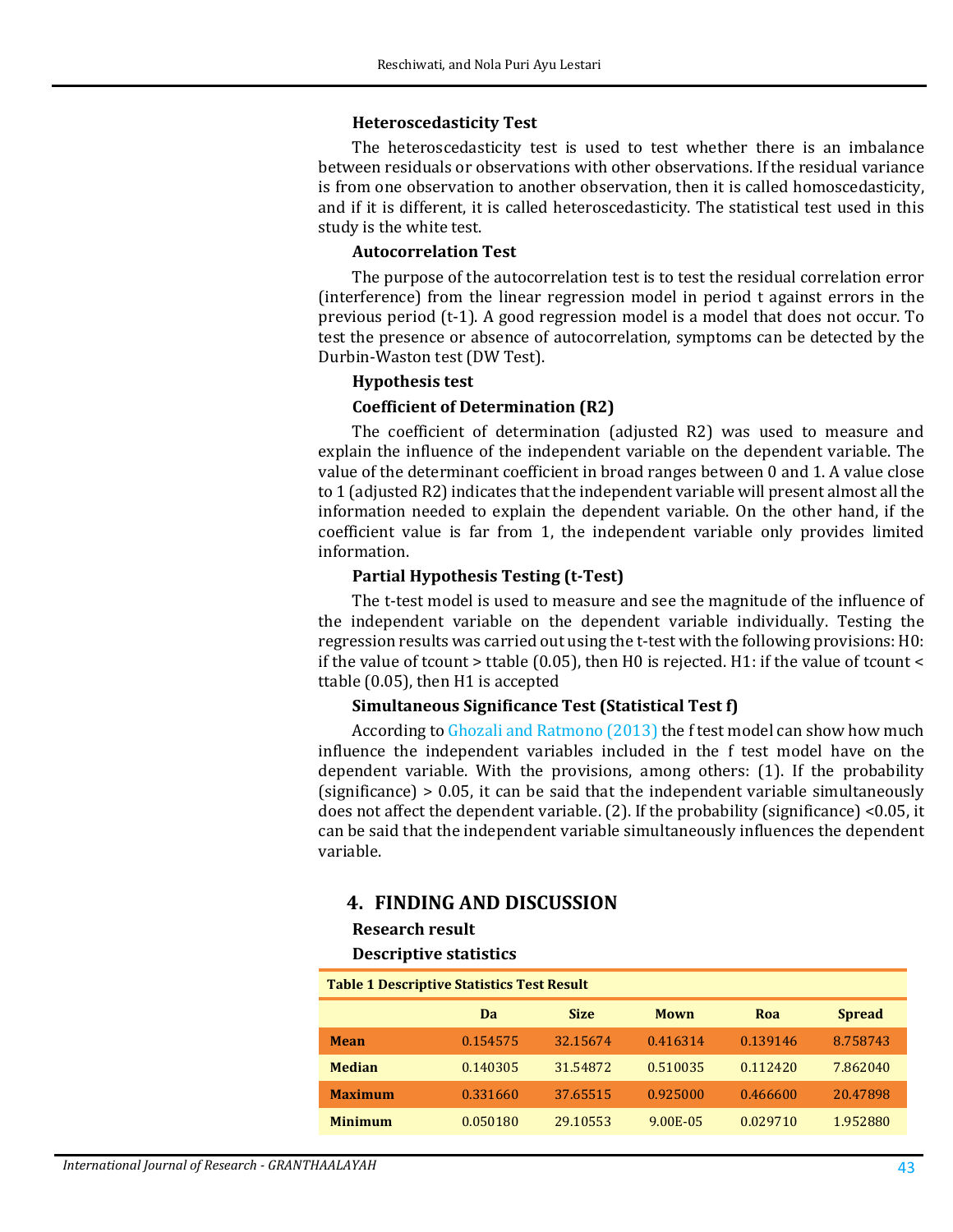The Influence of Company Size, Managerial Ownership, Profitability, And Information Asymmetry on Earnings Management in Leading Manufacturing Companies in Indonesia

| Std. Dev.                                                                                                                                  | 0.072333 | 1.982278 | 0.367298 | 0.105362 | 4.883782 |
|--------------------------------------------------------------------------------------------------------------------------------------------|----------|----------|----------|----------|----------|
| <b>Observations</b>                                                                                                                        | 50       | 50       | 50       | 50       | 50       |
| Notes; DA = Earnings Management; SIZE = Company Size; MOWN = Managerial Ownership; ROA<br>= Profitability; SPREAD = Information Assymetry. |          |          |          |          |          |

Source: Data processed with eviews 9, 2021

Based on [Table 1,](#page-6-0) the following results are obtained: The highest earnings management (DA) in manufacturing companies was 0.331660 occurred at PT Unilever Indonesia Tbk in 2017, and the lowest was 0.050180 occurred at PT Gudang Garam Tbk in 2018. The mean and median values of earnings management were 0.154575 and 0.140305. The standard deviation of earnings management is 0.072333. The highest company size (SIZE) in manufacturing companies was 37,65515, which occurred at PT Kalbe Farma Tbk in 2020, and the lowest was 29,10553 in PT Semen Indonesia (Persero) Tbk in 2016. The mean and median values of company size were 32,15674 and 31,54872. The standard deviation of company size is 1.982278. The highest managerial ownership (MOWN) in a manufacturing company is 0.925000, which occurs at PT Hanjaya Mandala Sampoerna Tbk in 2016-2020, and the lowest is 0.00009 occurs at PT Kalbe Farma Tbk in 2016-2020. The mean and median managerial ownership values are 0.416314 and 0.510035. The standard deviation of managerial ownership is 0.367298. The mean and median managerial ownership values are 0.416314 and 0.510035. The standard deviation of managerial ownership is 0.367298. The highest profitability (ROA) in manufacturing companies was 0.466600, which occurred at PT Unilever Indonesia Tbk in 2018, and the lowest was 0.029710 occurred at PT Semen Indonesia (Persero) Tbk in 2019. The mean and median profitability values were 0.139146 and 0.112420. The standard deviation profitability is 0.105362. The highest Information Asymmetry (SPREAD) in manufacturing companies was 20,47898 at PT Indofood CBP Sukses Makmur Tbk in 2016, and the lowest was 1.952880 PT Gudang Garam Tbk in 2017. The mean and median values of information asymmetry were 8.758743 and 7.862040. The standard deviation of information asymmetry is 4.883782.

| Table 2 Chow test                                |                  |      |        |  |  |
|--------------------------------------------------|------------------|------|--------|--|--|
| <b>Redundant Fixed Effects Tests</b>             |                  |      |        |  |  |
| <b>Equation: Untitled</b>                        |                  |      |        |  |  |
| <b>Test cross-section fixed effects</b>          |                  |      |        |  |  |
| <b>Effects Test</b>                              | <b>Statistic</b> | d.f. | Prob.  |  |  |
| 33.780347<br>0.0000<br>Cross-section F<br>(9,36) |                  |      |        |  |  |
| <b>Cross-section Chi-square</b>                  | 112.274734       |      | 0.0000 |  |  |

#### **Results of the Panel Data Regression Model Selection**

Source: Data processed with eviews 9, 2021

<span id="page-7-0"></span>**Table 2 Chow test**

Based on [Table 2](#page-7-0) the probability of a chi square cross-section of 0.0000 is smaller than alpha (0.05) so that Ha is accepted. So, the best estimation method to perform regression test is the Fixed Effect Model.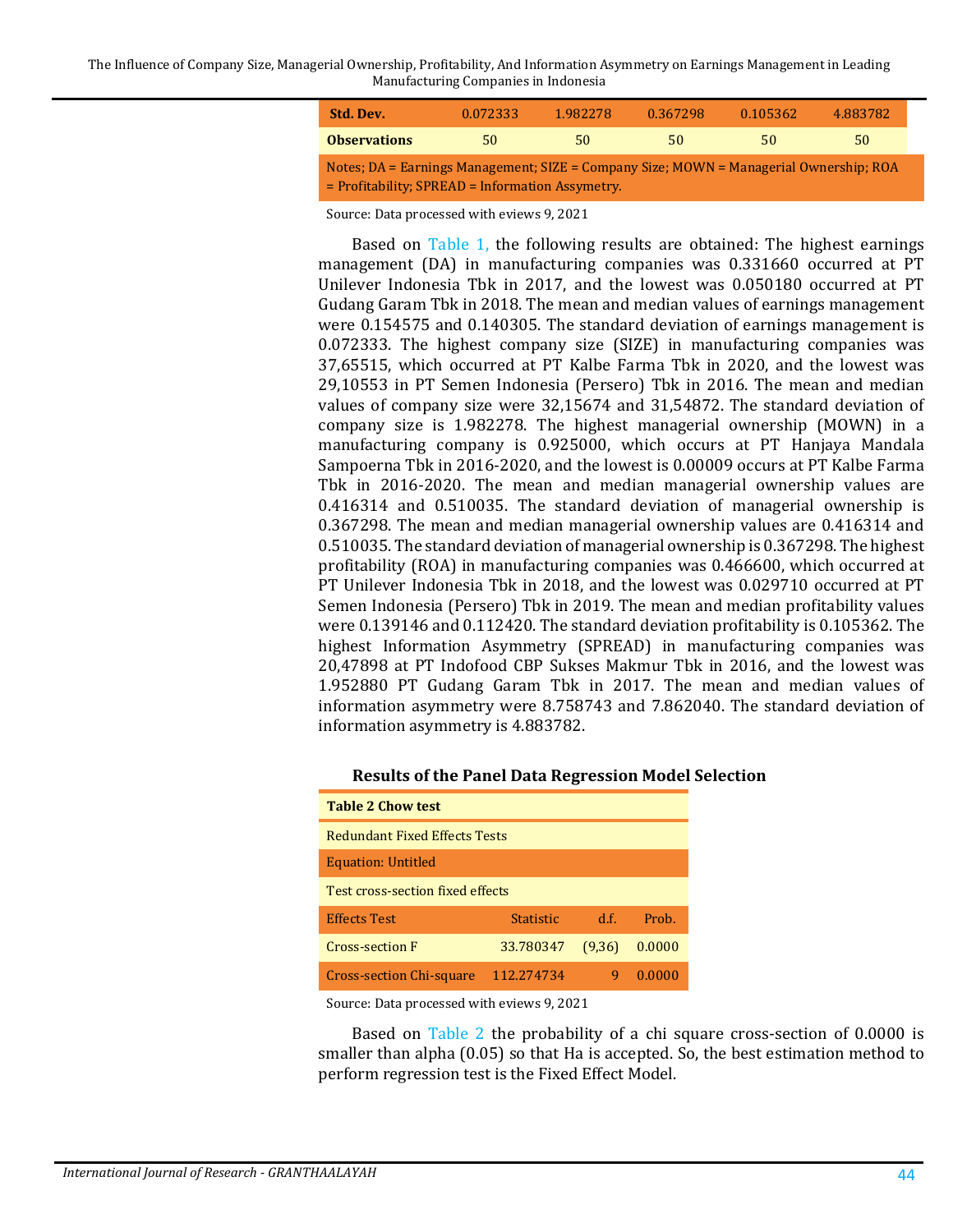<span id="page-8-0"></span>

| Table 3 Hausman test                                              |  |  |  |  |
|-------------------------------------------------------------------|--|--|--|--|
| Correlated Random Effects - Hausman Test                          |  |  |  |  |
| <b>Equation: Untitled</b>                                         |  |  |  |  |
| Test cross-section random effects                                 |  |  |  |  |
| Prob.<br><b>Test Summary</b><br>Chi-Sa. d.f.<br>Chi-Sq. Statistic |  |  |  |  |
| Cross-section random<br>5.004631<br>0.2868                        |  |  |  |  |

Source: Data processed with eviews 9, 2021

Based on [Table 3](#page-8-0) shows that the probability of a random cross-section of 0.2868 is greater than alpha (0.05) so that Ho is accepted. Then the regression model used is the Random Effect Model.

<span id="page-8-1"></span>

| <b>Table 4 Lagrange Multiplier Test</b>                         |                             |          |             |  |
|-----------------------------------------------------------------|-----------------------------|----------|-------------|--|
| Lagrange Multiplier Tests for Random Effects                    |                             |          |             |  |
|                                                                 | Null hypotheses: No effects |          |             |  |
| Alternative hypotheses: Two-sided (Breusch-Pagan) and one-sided |                             |          |             |  |
| (All others) alternatives                                       |                             |          |             |  |
|                                                                 | <b>Test Hypothesis</b>      |          |             |  |
|                                                                 | Cross-section               | Time     | <b>Both</b> |  |
| Breusch-Pagan                                                   | 61.01553                    | 1.516748 | 62.53228    |  |
|                                                                 | (0.0000)                    | (0.2181) | (0.0000)    |  |

Source: Data processed with eviews 9, 2021

Based on [Table 4](#page-8-1) obtained the value of Prob. Breusch-pagan, showed a result smaller than 0.05, which is 0.0000. So, it shows that the regression model used is the Random Effect Model.

#### **Panel Data Regression Model Selection Results**

The Chow, Hausman, and Lagarnge test results of the multiplier show that the best model in this study is the Random Effect Model. The results of the model selection are presented in the following table:

| <b>Table 5 Model Selection Results</b> |                                |                       |  |
|----------------------------------------|--------------------------------|-----------------------|--|
| <b>Test</b>                            | <b>Hypothesis</b>              | <b>Final decision</b> |  |
| Chow test                              | Common Effect vs Fixed Effect  | <b>Fixed Effect</b>   |  |
| Hausman test                           | Random Effect vs Fixed Effect  | Random Effect         |  |
| LM test                                | Common Effect vs Random Effect | Random Effect         |  |

Source: Data processed with eviews 9, 2021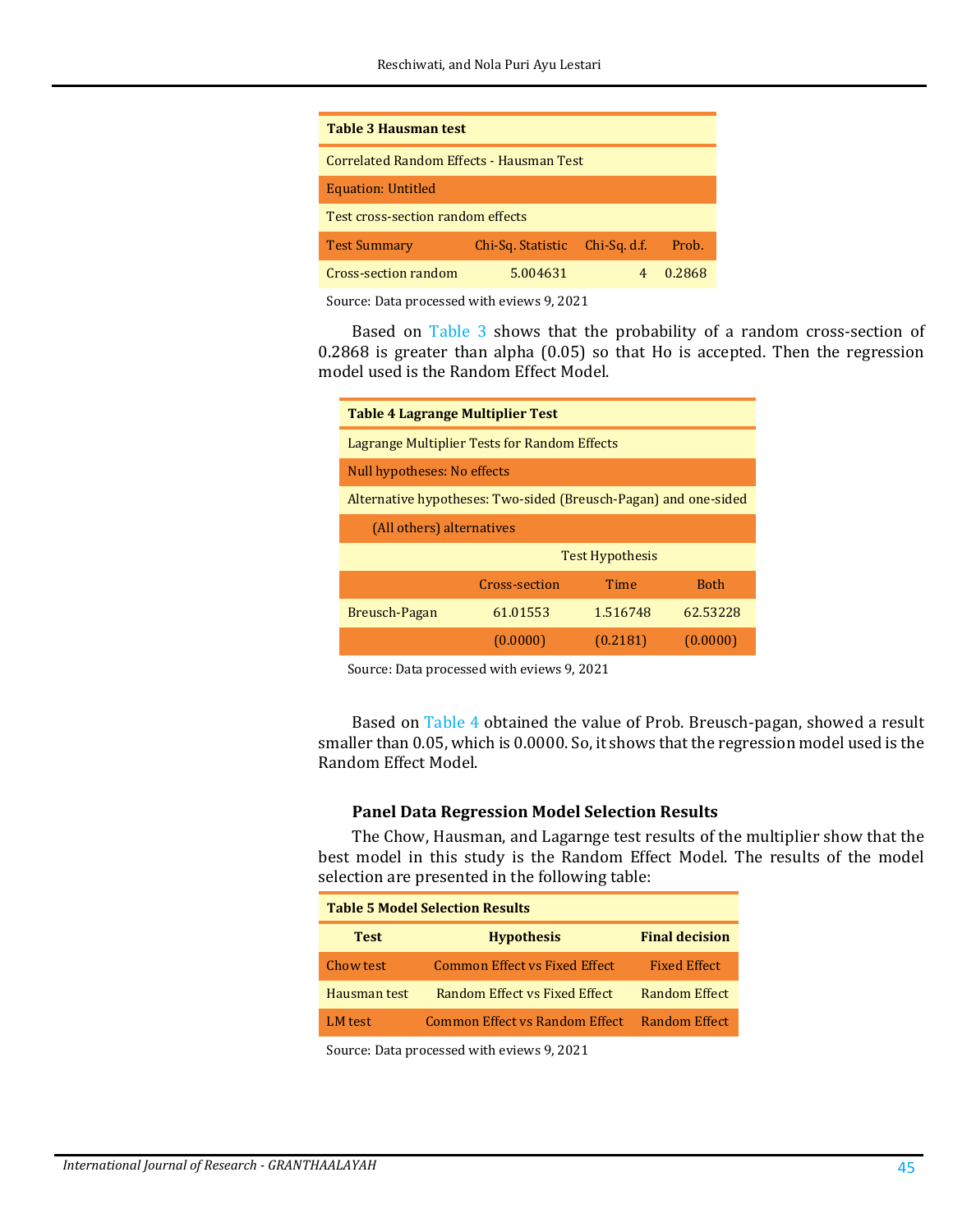### **Classic assumption test Multicollinearity Test**

<span id="page-9-0"></span>

| <b>Table 6 Multicollinearity Test Results</b> |                                             |            |            |            |  |  |
|-----------------------------------------------|---------------------------------------------|------------|------------|------------|--|--|
|                                               | <b>Spread</b><br><b>Size</b><br>Mown<br>Roa |            |            |            |  |  |
| <b>Size</b>                                   | $\mathbf{1}$                                | $-0.61168$ | $-0.20273$ | $-0.19007$ |  |  |
| Mown                                          | $-0.61168$                                  | 1          | 0.58088    | 0.25412    |  |  |
| Roa                                           | $-0.20273$                                  | 0.58088    | 1          | $-0.01981$ |  |  |
| <b>Spread</b>                                 | $-0.19007$                                  | 0.25412    | $-0.01981$ | 1          |  |  |

Source: Data processed with eviews 9, 2021

**Heteroscedasticity Test**

The coefficient value from [Table 6,](#page-9-0) each multicollinearity test result shows no correlation coefficient between independent variables less than (<) 0.80. it can be said the regression model and the four independent variables do not experience multicollinearity problems.

<span id="page-9-1"></span>

| HELEI USCEUASLICITY TEST                       |            |             |        |  |  |
|------------------------------------------------|------------|-------------|--------|--|--|
| <b>Table 7 Heteroscedasticity Test Results</b> |            |             |        |  |  |
| Coefficient                                    | Std. Error | t-Statistic | Prob.  |  |  |
| 0.128611                                       | 0.413282   | 0.311195    | 0.7571 |  |  |
| 0.000399                                       | 0.012241   | 0.032601    | 0.9741 |  |  |
| $-0.042732$                                    | 0.088444   | $-0.483153$ | 0.6313 |  |  |
| 0.039718                                       | 0.195529   | 0.203134    | 0.8399 |  |  |
| 0.000136                                       | 0.001663   | 0.082016    | 0.9350 |  |  |
|                                                |            |             |        |  |  |

Source: Data processed with eviews 9, 2021

Based on the results of the heteroscedasticity test, [Table 7](#page-9-1) shows that the Prob between the independent variables has a value > alpha 0.05. So, the regression model used does not experience heteroscedasticity problems.

<span id="page-9-2"></span>

| <b>Autocorrelation Test</b>                 |                    |  |  |
|---------------------------------------------|--------------------|--|--|
| <b>Table 8 Autocorrelation Test Results</b> |                    |  |  |
| Durbin-Watson stat                          | DU                 |  |  |
| 1.7902                                      | 1 7214             |  |  |
| $a = 5\%$                                   | $N = 50$ , $K = 4$ |  |  |

Source: Data processed with eviews 9, 2021

Based on [Table 8,](#page-9-2) it is known that the DW value is 1.7902, and the DU value in the Durbin Watson table is 1.7214, so that a comparison of 1.7214 < 1.7902 < 2.2786 (4 – 1.7214) means that the data in the study does not experience autocorrelation problems.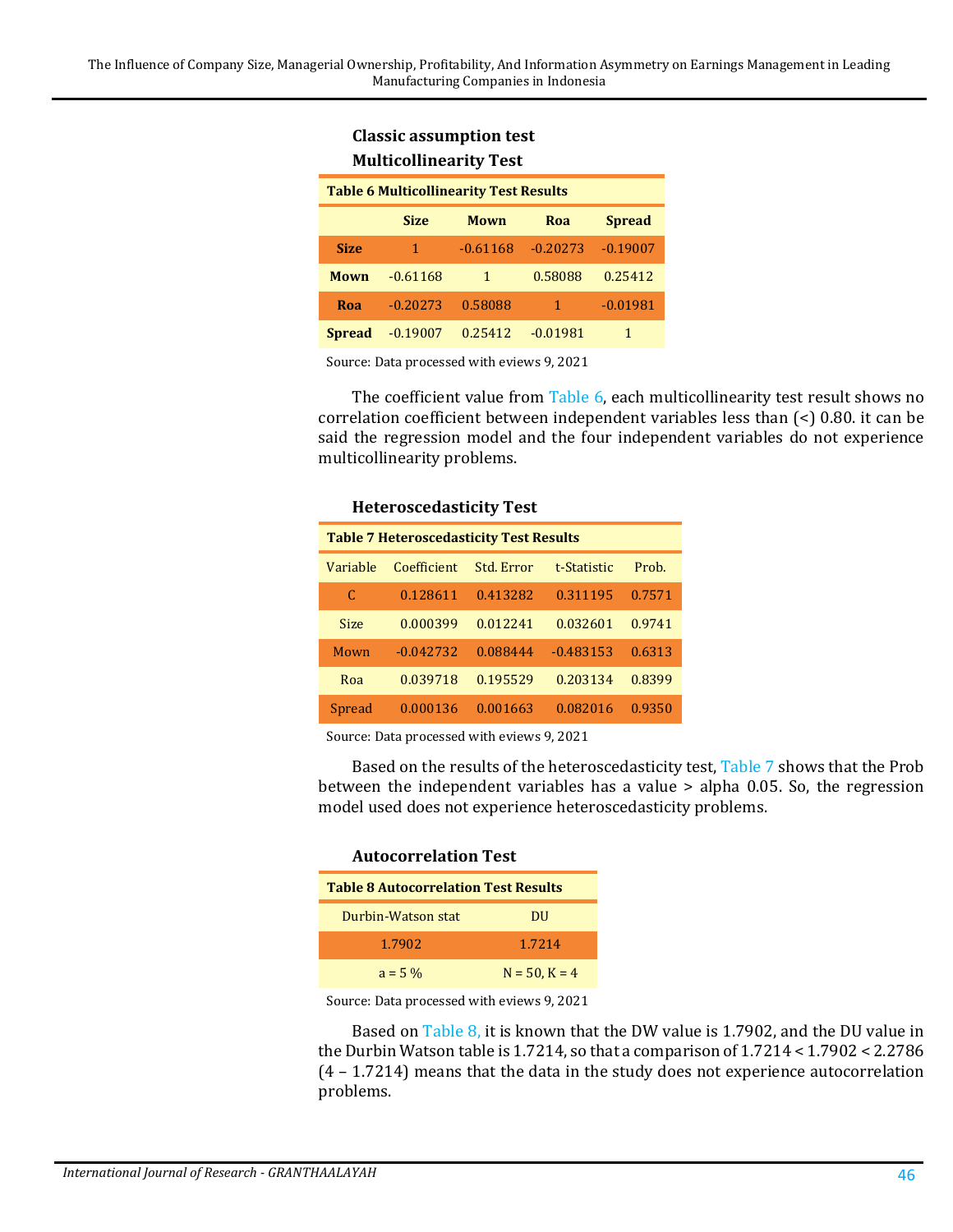#### **Panel Data Multiple Regression Analysis**

Multiple regression analysis was conducted to determine the relationship between Profitability, Managerial Ownership, Company Size, and Information Asymmetry on earnings management in manufacturing companies listed on LQ 45 in 2016-2020. The estimation results after going through the Chow test, Hausman test, and Lagrange multiplier test the model used in this study is a random effect model with the following estimation results:

<span id="page-10-0"></span>

| <b>Table 9 Random Effect Models</b> |                    |  |
|-------------------------------------|--------------------|--|
| <b>Variable</b>                     | <b>Coefficient</b> |  |
| C                                   | $-2.636643$        |  |
| Size                                | 0.048435           |  |
| Mown                                | 0.344963           |  |
| Roa                                 | 0.121139           |  |
| Spread                              | 0.006849           |  |

Source: Data processed with eviews 9, 2021

Based on [Table 9,](#page-10-0) the equation model using the random effect method can be formulated as follows:

DA = -2.6366 + 0.0484 SIZE + 0.3449 MOWN + 0.1211 ROA + 0.0068 SPREAD + e

<span id="page-10-1"></span>

| <b>Hypothesis test</b><br><b>Coefficient of Determination (R2)</b> |          |  |  |
|--------------------------------------------------------------------|----------|--|--|
| <b>Table 10 Coefficient of Determination (R2)</b>                  |          |  |  |
| R-squared                                                          | 0.314726 |  |  |
| <b>Adjusted R-squared</b>                                          | 0.253812 |  |  |
| S.E. of regression                                                 | 0.059456 |  |  |
| <b>F-statistic</b>                                                 | 5.166783 |  |  |
| Prob(F-statistic)                                                  | 0.001638 |  |  |

Source: Data processed with eviews 9, 2021

The coefficient determination results in Table  $10$  above show that r square is 0.2538, which means that the proportion of the influence of company size, managerial ownership, profitability, and information asymmetry on earnings management in manufacturing companies listed in LQ 45 for the 2016-2020 period is 25.38 percent while the rest is 25.38 percent. 74.62 percent (100 – 25.38 percent) is influenced by other variables not examined in the study.

<span id="page-10-2"></span>

| <b>T-Test</b> |                                             |          |             |        |
|---------------|---------------------------------------------|----------|-------------|--------|
|               | <b>Table 11 T Test Result</b>               |          |             |        |
|               | Variable Coefficient Std. Error t-Statistic |          |             | Prob.  |
| C             | $-2.636643$ 0.654103                        |          | $-4.030932$ | 0.0002 |
| <b>SIZE</b>   | 0.048435                                    | 0.019247 | 2.516428    | 0.0155 |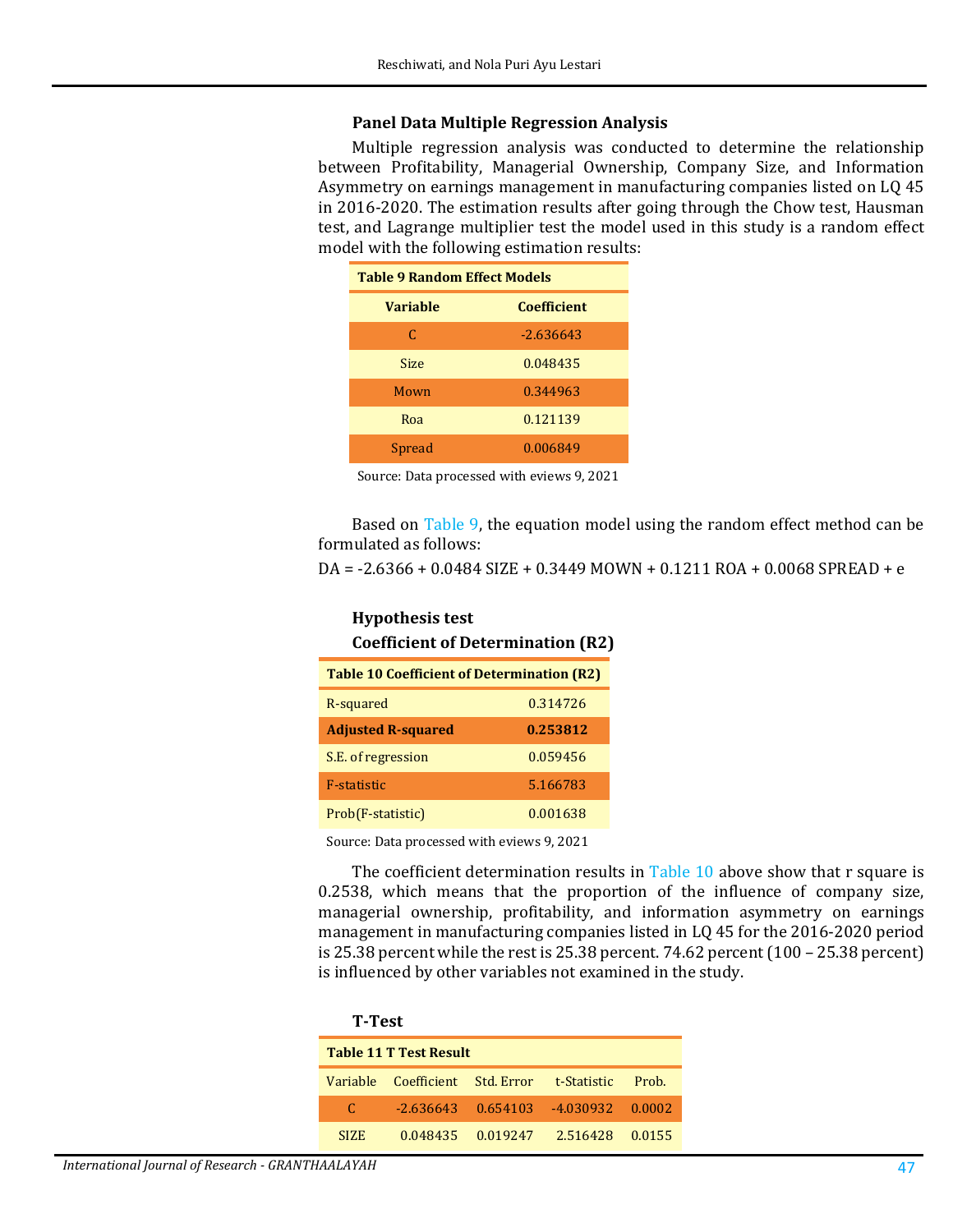The Influence of Company Size, Managerial Ownership, Profitability, And Information Asymmetry on Earnings Management in Leading Manufacturing Companies in Indonesia

| <b>MOWN</b>   | 0.344963          | -0.167856 | 2.055111        | 0.0457 |
|---------------|-------------------|-----------|-----------------|--------|
| <b>ROA</b>    | 0.121139 0.293119 |           | 0.413275 0.6814 |        |
| <b>SPREAD</b> | 0.006849          | 0.002194  | 3.122310        | 0.0031 |

Source: Data processed with eviews 9, 2021

Based on [Table 11,](#page-10-2) the research hypotheses are:

1) Hypothesis 1: There is an effect of company size on earnings management

The probability value of company size (SIZE) < alpha 0.05 is 0.0155 < 0.05 and t count > t table is 2.5164 > 2.0141, this shows that company size has an effect on earnings management. The regression coefficient of 0.0484 indicates a positive direction. It means that company size has a positive effect on earnings management in manufacturing companies listed in LQ 45 for the 2016-2020 period. The conclusion of the study is to accept the first hypothesis.

2) Hypothesis 2: There is an effect of managerial ownership on earnings management

The probability value of managerial ownership (MOWN) < alpha 0.05 is 0.0457 < 0.05 and t count > t table is 2.0551 > 2.0141, this shows that managerial ownership has an effect on earnings management. The regression coefficient of 0.3449 indicates a positive direction. It means that managerial ownership positively affects earnings management in manufacturing companies listed in LQ 45 for the 2016- 2020 period. The conclusion of the study is to accept the second hypothesis.

3) Hypothesis 3: There is an effect of profitability on earnings management

The probability value of profitability (ROA) > alpha 0.05 is 0.6814 > 0.05, and the t-count < t table is 0.4132 < 2.0141, this shows that profitability has no effect on earnings management in manufacturing companies listed in LQ 45 for the 2016- 2020 period. The conclusion of the study is to reject the third hypothesis.

4) Hypothesis 4: Information asymmetry affects earnings management

The probability value of information asymmetry (SPREAD) < alpha 0.05 is  $0.0031 < 0.05$  and t count > t table is  $3.1223 > 2.0141$ , this aspect shows that information asymmetry affects earnings management. The regression coefficient of 0.0068 indicates a positive direction. It means that information asymmetry positively affects earnings management in manufacturing companies listed in LQ 45 for the 2016-2020 period. The conclusion of the study is to accept the fourth hypothesis.

<span id="page-11-0"></span>

| Simultaneous F test                       |          |  |  |  |  |
|-------------------------------------------|----------|--|--|--|--|
| <b>Table 12 F Statistics Test Results</b> |          |  |  |  |  |
| R-squared                                 | 0.314726 |  |  |  |  |
| <b>Adjusted R-squared</b>                 | 0.253812 |  |  |  |  |
| S.E. of regression                        | 0.059456 |  |  |  |  |
| <b>F-statistic</b>                        | 5.166783 |  |  |  |  |
| Prob(F-statistic)                         | 0.001638 |  |  |  |  |

Source: Data processed with eviews 9, 2021

Based on [Table 12,](#page-11-0) the probability value of F-statistic is smaller than alpha  $(0.05)$  which is  $0.0016 < 0.05$ , and f count > f table is  $5.17 > 2.58$ ; this shows that Profitability, Managerial Ownership, Company Size, and Asymmetry Information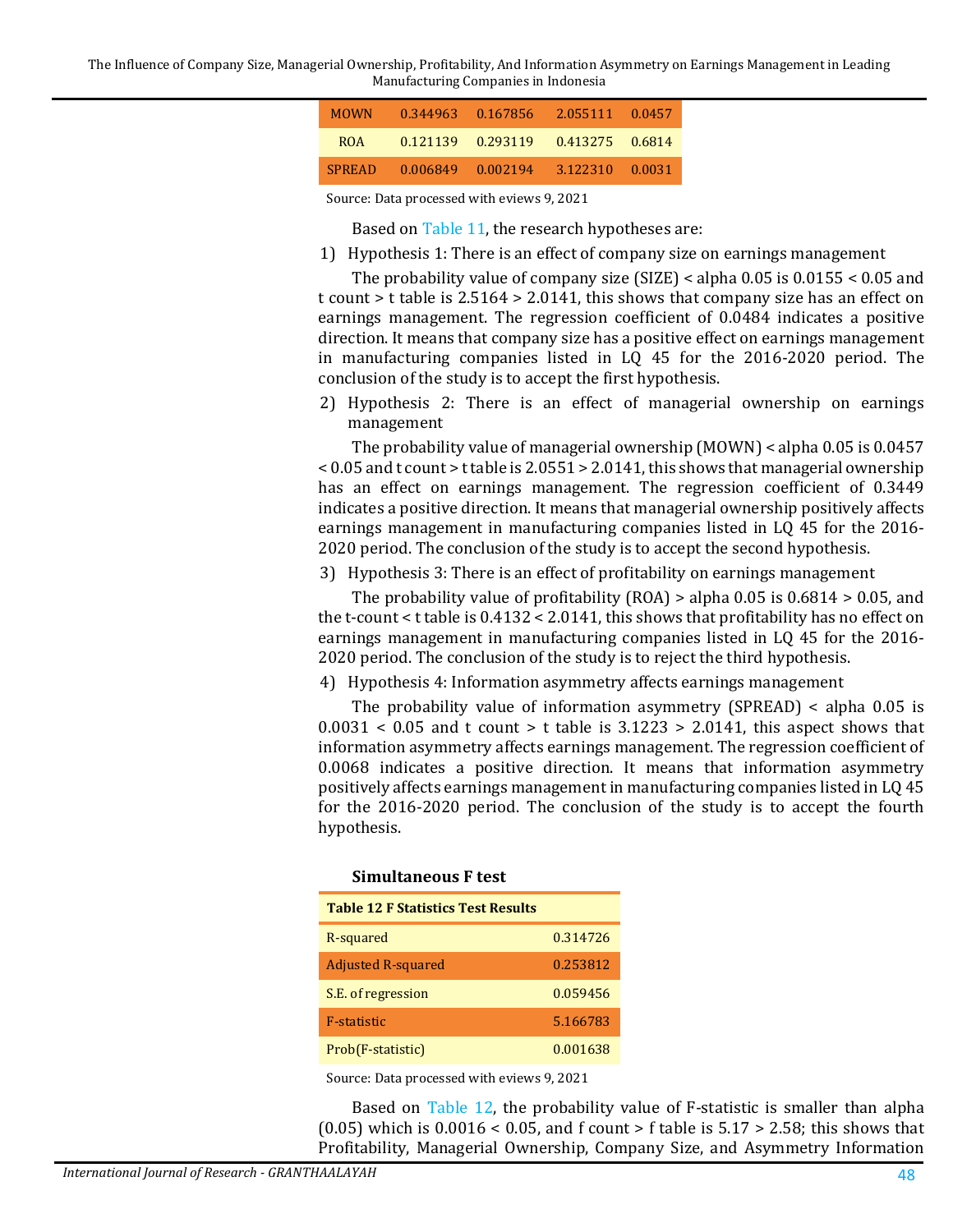simultaneously affects earnings management in manufacturing companies listed in LQ 45 for the 2016-2020 period. The study's conclusion is to accept the fifth hypothesis, namely that there is an effect of Profitability, Managerial Ownership, Company Size, and Information Asymmetry on earnings management.

## **5. DISCUSSION**

### **Company Size to Earnings Management**

From the results of this study, it can be concluded that the company's size affects earnings management, which means that large companies have more complex operational activities than small companies, making them more likely to carry out earnings management. This study is in line with the research results from [Agustia and Suryani \(2018\);](#page-13-2) this research is inversely proportional to research results from [Purwanti et al. \(2021\)](#page-14-2) which states that company size does not affect earnings management.

### **Managerial Ownership to Earnings Management**

From the results of this study, it can be concluded that managerial ownership has a positive effect, which means that the higher the managerial ownership, the higher the level of earnings management, and the lower the managerial ownership, the lower the level of earnings management. This study aligns with research results b[y Arlita et al. \(2019\).](#page-13-4)

### **Profitability to Earnings Management**

From the results of this study, profitability does not affect earnings management because it affects management performance and the high level of profitability. The results of this study are in line with [Gunawan \(2015\).](#page-14-0) However, the results of this study are not in line with research conducted by [Giovani \(2017\)](#page-14-3) which states that profitability has a significant effect on earnings management.

### **Information Assymetry to Earnings Management**

Information asymmetry is a factor that affects earnings management actions. It can be concluded from this study that information asymmetry affects earnings management. Furthermore, these results align with research conducted by Ni  $\&$ [Maria \(2016\)](#page-14-5) and [Mahawyahrti and Budiasih \(2016\)](#page-14-12) which state that information asymmetry significantly affects earnings management. It shows that the higher the level of information asymmetry, the earnings management will increase, as happened to PT Indofood CBP Sukses Makmur Tbk (ICBP).

## **6. CONCLUSION IMPLICATION AND SUGGESTION**

### **Conclusion**

Based on the analysis and discussion in the research results conducted by the author is the following conclusions are as follows: (1) Company size partially has a significant positive effect with a coefficient of 0.049 and has a significance value of 0.015; (2) Managerial ownership partially has a significant positive effect with a coefficient of 0.345 and has a significance value of 0.046; (3) Profitability partially has no significant effect on earnings management with a coefficient of 0.121 and has a significance value of 0.681; (4) Partial information asymmetry has a significant positive effect with a coefficient of 0.007 and has a significance value of 0.003; (5) Company size, managerial ownership, profitability, and information asymmetry simultaneously significantly affect earnings management with an F-statistic value of 5.167 and an F-statistical profitability value of 0.001638.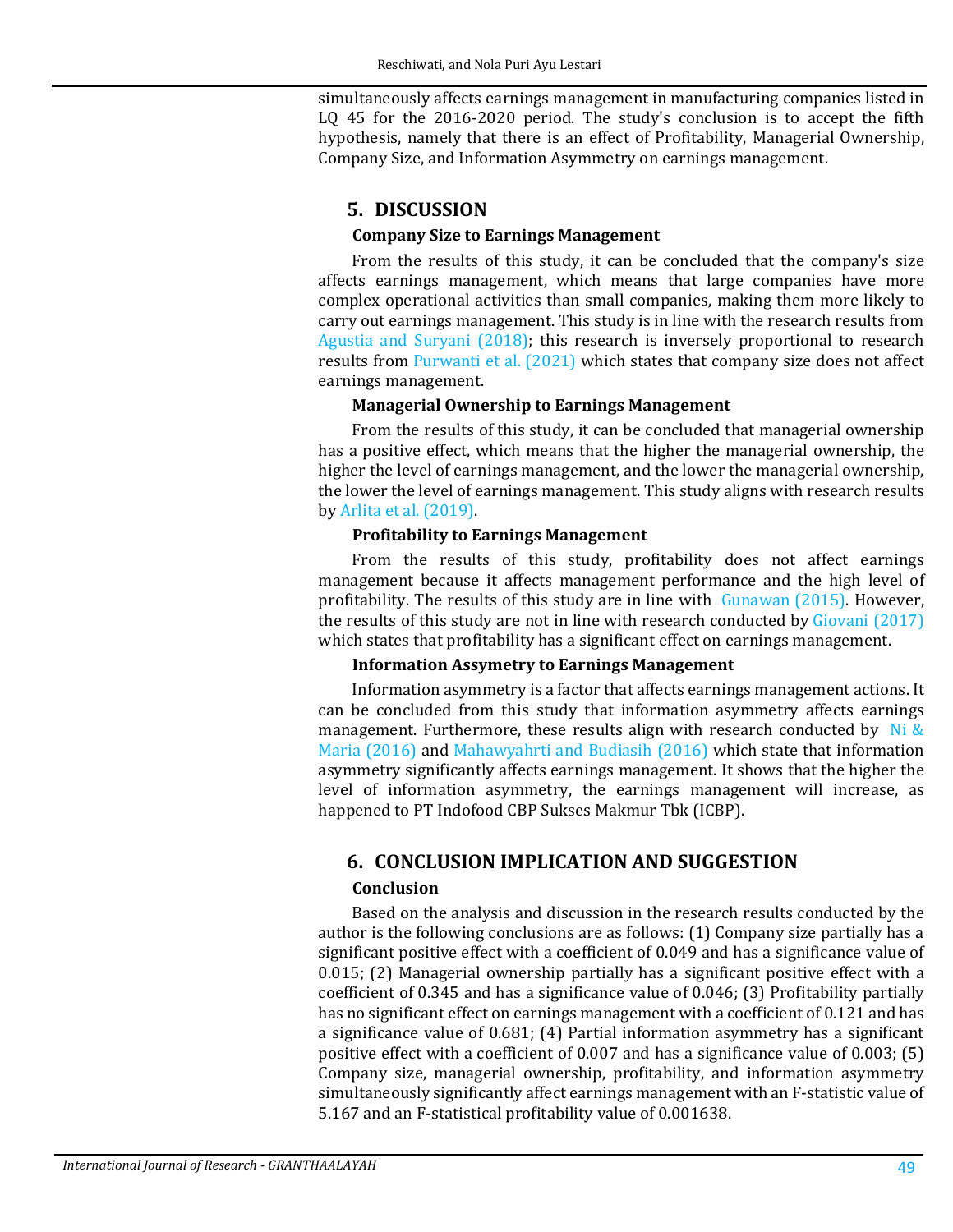#### **Implication**

In this study, managerial ownership affects earnings management. Therefore, investors must have concerned about the managerial ownership share. In addition, investors must also look at the company's performance not only from the company's ability to generate profits. For example, investors can see the company's performance from the company's internal controls.

#### **Suggestion**

Based on the results of this study, the authors provide suggestions that are expected to be helpful input for interested parties to conduct further research on the phenomenon of earnings management; the suggestions are as follows: (1) For further research, the authors hope to expand the sample—for example, industrial sector, banking sector, non-financial, and others; (2) For management, to pay more attention to aspects related to preparing the company's financial statements, making it easier for investors or interested parties to assess the company's condition; (3) The author hopes that the variables used need further attention to obtain relatively good findings.

### **REFERENCES**

- <span id="page-13-2"></span>Agustia, Y. P., & Suryani, E. (2018). Pengaruh Ukuran Perusahaan, Umur Perusahaan, Leverage, Dan Profitabilitas Terhadap Manajemen Laba (Studi Pada Perusahaan Pertambangan Yang Terdaftar Di Bursa Efek Indonesia Periode 2014-2016). JURNAL ASET (AKUNTANSI RISET), 10, 63-74. Retrieved from [Https://Ejournal.Upi.Edu/Index.Php/Aset/Article/View/12571](https://ejournal.upi.edu/Index.Php/Aset/Article/View/12571)
- <span id="page-13-3"></span>Aljana, B. T., & Purwanto, A. (2017). Pengaruh Profitabilitas, Struktur Kepemilikan Dan Kualitas Audit Terhadapmanajemen Laba (Studi Pada Perusahaan Manufaktur Yang Terdaftar Di Bursa Efek Indonesia Tahun 2013-2015). DIPONEGORO JOURNAL OF ACCOUNTING, 6(3), 1-15. Retrieved from [Https://Ejournal3.Undip.Ac.Id/Index.Php/Accounting/Article/View/1923](https://ejournal3.undip.ac.id/Index.Php/Accounting/Article/View/19239) [9](https://ejournal3.undip.ac.id/Index.Php/Accounting/Article/View/19239)
- <span id="page-13-4"></span>Arlita, R., Bone, H., & Kesuma, A. I. (2019). Pengaruh Good Corporate Governance Dan Leverage Terhadap Praktik Manajemen. AKUNTABEL, 238-248. Retrieved from the settlement of the settlement of the settlement of the settlement of the settlement of the s [Http://Journal.Feb.Unmul.Ac.Id/Index.Php/AKUNTABEL/Article/View/61](http://journal.feb.unmul.ac.id/Index.Php/AKUNTABEL/Article/View/6113/612) [13/612](http://journal.feb.unmul.ac.id/Index.Php/AKUNTABEL/Article/View/6113/612)
- <span id="page-13-5"></span>Desmiyawati, Nasrizal, & Y. F. (2009). Pengaruh Asimetri Informasi Dan Ukuran Perusahaan Terhadap Praktik Manajemen Laba Pada Perusahaan Manufaktur Yang Terdaftar Di Bursa Efek Indonesia. Pekbis Jurnal, 180-189. Retrieved from [Https://Media.Neliti.Com/Media/Publications/8942-ID-](https://media.neliti.com/Media/Publications/8942-ID-Pengaruh-Asimetri-Informasi-Dan-Ukuran-Perusahaan-Terhadap-Praktik-Manajemen-Lab.Pdf)[Pengaruh-Asimetri-Informasi-Dan-Ukuran-Perusahaan-Terhadap-Praktik-](https://media.neliti.com/Media/Publications/8942-ID-Pengaruh-Asimetri-Informasi-Dan-Ukuran-Perusahaan-Terhadap-Praktik-Manajemen-Lab.Pdf)[Manajemen-Lab.Pdf](https://media.neliti.com/Media/Publications/8942-ID-Pengaruh-Asimetri-Informasi-Dan-Ukuran-Perusahaan-Terhadap-Praktik-Manajemen-Lab.Pdf)
- <span id="page-13-1"></span>Donald Banjarnahor (2018) (Editor). (April 27). Drama Bank Bukopin: Kartu Kredit Modifikasi Dan Rights Issue. Www.Cnbcindonesia.Com: Retrieved From [Https://Www.Cnbcindonesia.Com/Market/20180427144303-17-](https://www.cnbcindonesia.com/Market/20180427144303-17-12810/Drama-Bank-Bukopin-Kartu-Kredit-Modifikasi-Dan-Rights-Issue) [12810/Drama-Bank-Bukopin-Kartu-Kredit-Modifikasi-Dan-Rights-Issue](https://www.cnbcindonesia.com/Market/20180427144303-17-12810/Drama-Bank-Bukopin-Kartu-Kredit-Modifikasi-Dan-Rights-Issue)
- <span id="page-13-0"></span>Dwi Ayuningtyas (2019) (Editor). ( May 29). Kalau Tak Ada Ini, PLN Rugi Hingga Rp Www.Cnbcindonesia.Com: [Https://Www.Cnbcindonesia.Com/Market/20190529162012-17-](https://www.cnbcindonesia.com/Market/20190529162012-17-75832/Kalau-Tak-Ada-Ini-Pln-Rugi-Hingga-Rp-10-T-Di-2018) [75832/Kalau-Tak-Ada-Ini-Pln-Rugi-Hingga-Rp-10-T-Di-2018](https://www.cnbcindonesia.com/Market/20190529162012-17-75832/Kalau-Tak-Ada-Ini-Pln-Rugi-Hingga-Rp-10-T-Di-2018)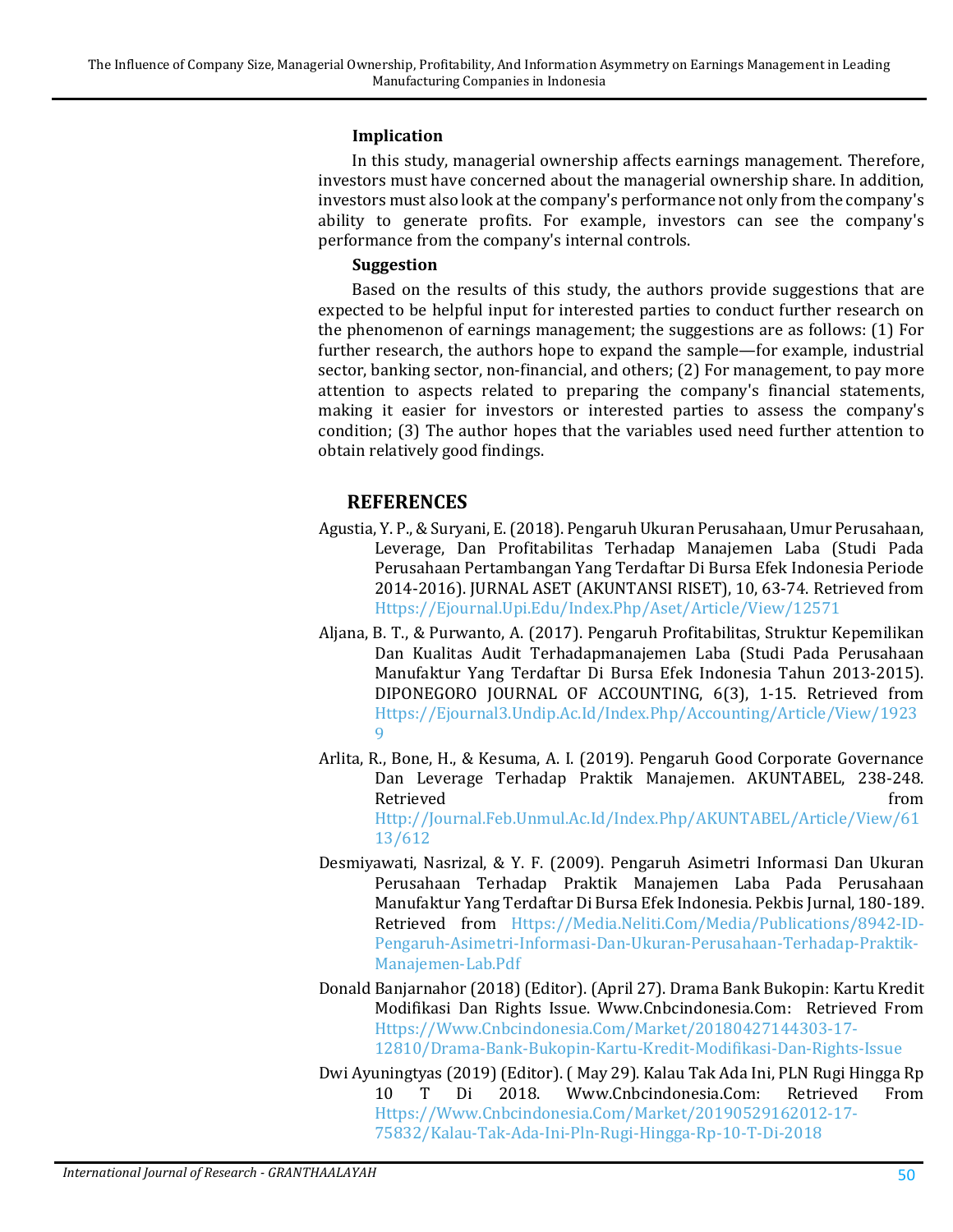- <span id="page-14-0"></span>(Editor), C. (2019) (April 30). Kronologi Kisruh Laporan Keuangan Garuda Indonesia. Www. Cnnindonesia. Com : Retrieved from [Https://Www.Cnnindonesia.Com/Ekonomi/20190430174733-92-](https://www.cnnindonesia.com/Ekonomi/20190430174733-92-390927/Kronologi-Kisruh-Laporan-Keuangan-Garuda-Indonesia) [390927/Kronologi-Kisruh-Laporan-Keuangan-Garuda-Indonesia](https://www.cnnindonesia.com/Ekonomi/20190430174733-92-390927/Kronologi-Kisruh-Laporan-Keuangan-Garuda-Indonesia)
- G. I. (2015). Pengaruh Ukuran Perusahaan, Profitabilitas, Dan Leverage Terhadap Manajemen Laba Pada Perusahaan Manufaktur Yang Terdaftar Di Bursa Efek Indonesia. E-Journal Akuntansi Universitas Pendidikan Ganesha, 03, 1. Retrieved From [Https://Ejournal.Undiksha.Ac.Id/](https://ejournal.undiksha.ac.id/)
- <span id="page-14-11"></span>G. I., & R. D. (2013). Analisis Multivariat Dan Ekonometrika Teori, Konsep, Dan Aplikasi Dengan Eviews 8. Semarang: Badan Penerbit Universitas Diponegoro.
- <span id="page-14-3"></span>Giovani, M. (2017). PENGARUH STRUKTUR KEPEMILIKAN, TATA KELOLA PERUSAHAAN, DAN KARAKTERISTIK PERUSAHAAN TERHADAP<br>MANAJEMEN LABA. Jurnal Akuntansi Bisnis. Retrieved From Bisnis. Retrieved <https://doi.org/10.24167/jab.v16i1.1367>
- <span id="page-14-8"></span>H. D. (2011). Dasar-Dasar Teori Keuangan. Yogyakarta: Ekonisia.
- <span id="page-14-6"></span>J. M., & M. W. (1976). Theory Of The Firm: Managerial Behavior, Agency Cost And Ownership Structure. Journal Of Financial Economics, 3, 305-360. Retrieved From [https://doi.org/10.1016/0304-405X\(76\)90026-X](https://doi.org/10.1016/0304-405X(76)90026-X)
- K. W. (2011). Finanacial Accounting IFRS Edition. John Wiley & Sons, Inc.
- <span id="page-14-10"></span><span id="page-14-4"></span>Mahadewi, A. A., & Krisnadewi, K. A. (2017). PENGARUH KEPEMILIKAN MANAJERIAL, INSTITUSIONAL DAN PROPORSI DEWAN KOMISARIS INDEPENDEN PADA MANAJEMEN LABA. E-Jurnal Akuntansi Universitas<br>From Udayana. Retrieved From

[Https://Ojs.Unud.Ac.Id/Index.Php/Akuntansi/Article/View/24299](https://ojs.unud.ac.id/Index.Php/Akuntansi/Article/View/24299)

- <span id="page-14-12"></span>Mahawyahrti, P. T., & Budiasih, I. G. (2016). ASIMETRI INFORMASI, LEVERAGE, DAN UKURAN PERUSAHAAN PADA MANAJEMEN LABA. Jurnal Ilmiah Akuntansi Dan Bisnis. Retrieved from <https://doi.org/10.24843/JIAB.2016.v11.i02.p05>
- <span id="page-14-1"></span>Mutiarasari, R. (2016). Pengaruh Good Corporate Governance Dan Ukuran Perusahaan Terhadap Manajemen Laba. Universutas Psundan. Retrieved From [Http://Repository.Unpas.Ac.Id/11731/](http://repository.unpas.ac.id/11731/)
- <span id="page-14-5"></span>N. P., & M. M. (2016). PENGARUH ASIMETRI INFORMASI, LEVERAGE, KEPEMILIKAN MANAJERIAL DAN KEPEMILIKAN INSTITUSIONAL PADA MANAJEMEN LABA. E-Jurnal Akuntansi Universitas Udayana, Vol.15.3. Juni (2016): 1886- 1914. From Retrieved From

[Https://Ojs.Unud.Ac.Id/Index.Php/Akuntansi/Article/View/16390](https://ojs.unud.ac.id/Index.Php/Akuntansi/Article/View/16390)

- <span id="page-14-2"></span>Purwanti, P. I., Kepramareni, P., & Pradnyawati, S. O. (2021). PENGARUH CORPORATE GOVERNANCE, UKURAN PERUSAHAAN DAN LEVERAGE TERHADAP MANAJEMEN LABA PADA PERUSAHAAN MANUFAKTUR YANG TERDAFTAR DI BURSA EFEK INDONESIA PERIODE 2017-2019. JURNAL KHARISMA, 3. Retrieved From [Https://E-](https://e-journal.unmas.ac.id/Index.Php/Kharisma/Article/View/1693)[Journal.Unmas.Ac.Id/Index.Php/Kharisma/Article/View/1693](https://e-journal.unmas.ac.id/Index.Php/Kharisma/Article/View/1693)
- <span id="page-14-7"></span>Reschiwati, & Hasudungan, H. (2020) (September). FINANCIAL DISTRESS AND TAX MOTIVATION: THE EFFECT ON EARNINGS MANAGEMENT. DINASTI INTERNATIONAL JOURNAL OF ECONOMIC, FINANCE & ACCOUNTING, 1(4), 682-695. Retrieved From<https://doi.org/10.38035/dijefa.v1i4.545>
- <span id="page-14-9"></span>Sucipto, H., & Zulfa, U. (2021) (Februari). Pengaruh Good Corporate Governance, Financial Distress Dan Ukuran Perusahaan Terhadap Manajemen Laba. JAD: